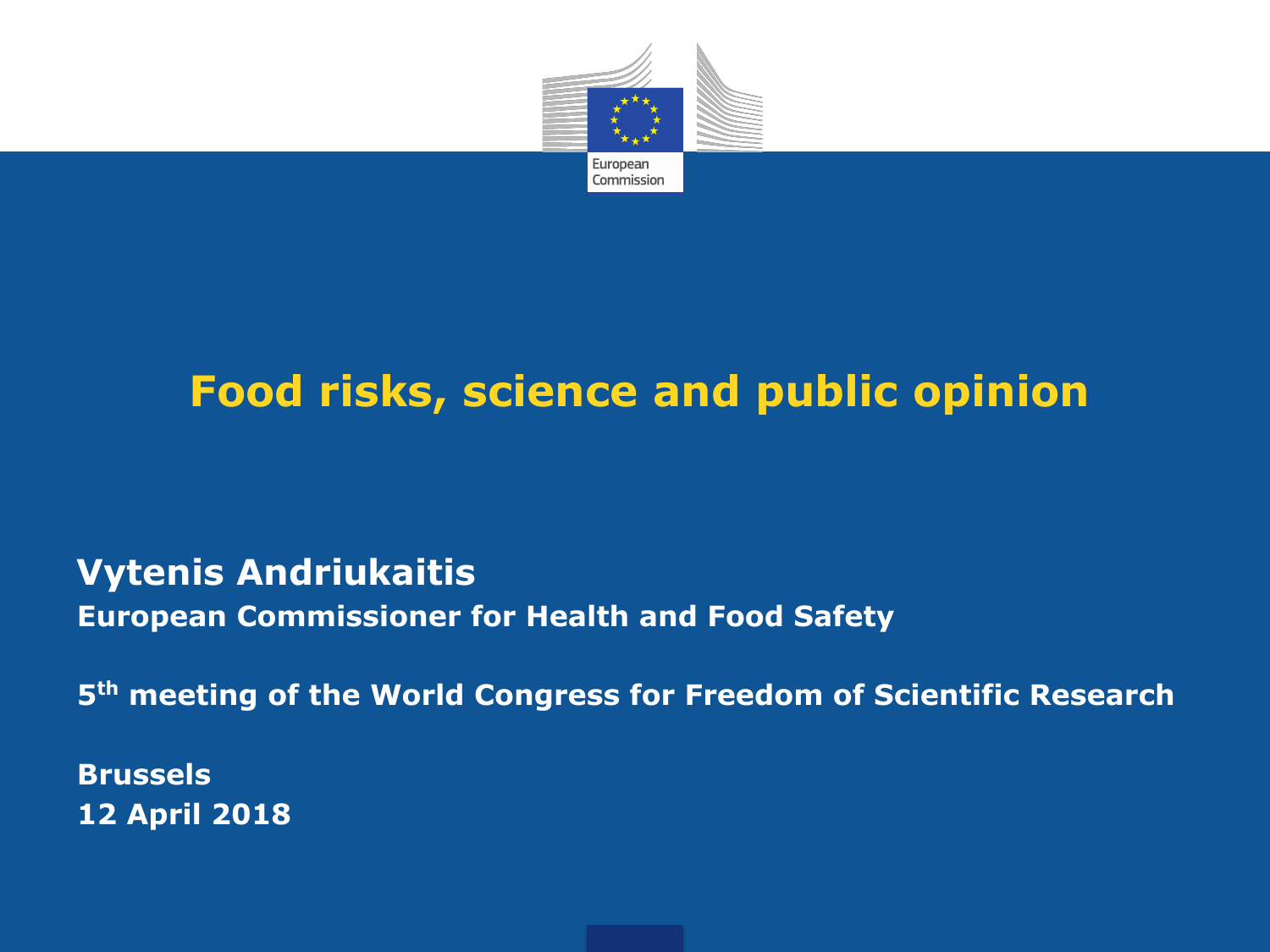

## **Root and branch reform of European Food Safety system (2002)**

#### • Food crises:

- ❖ BSE in late 1990s
- ❖ Dioxin in early 2000s
- Collapse in consumer confidence
- Credibility of entire industry severely damaged
- Huge pressure for radical reform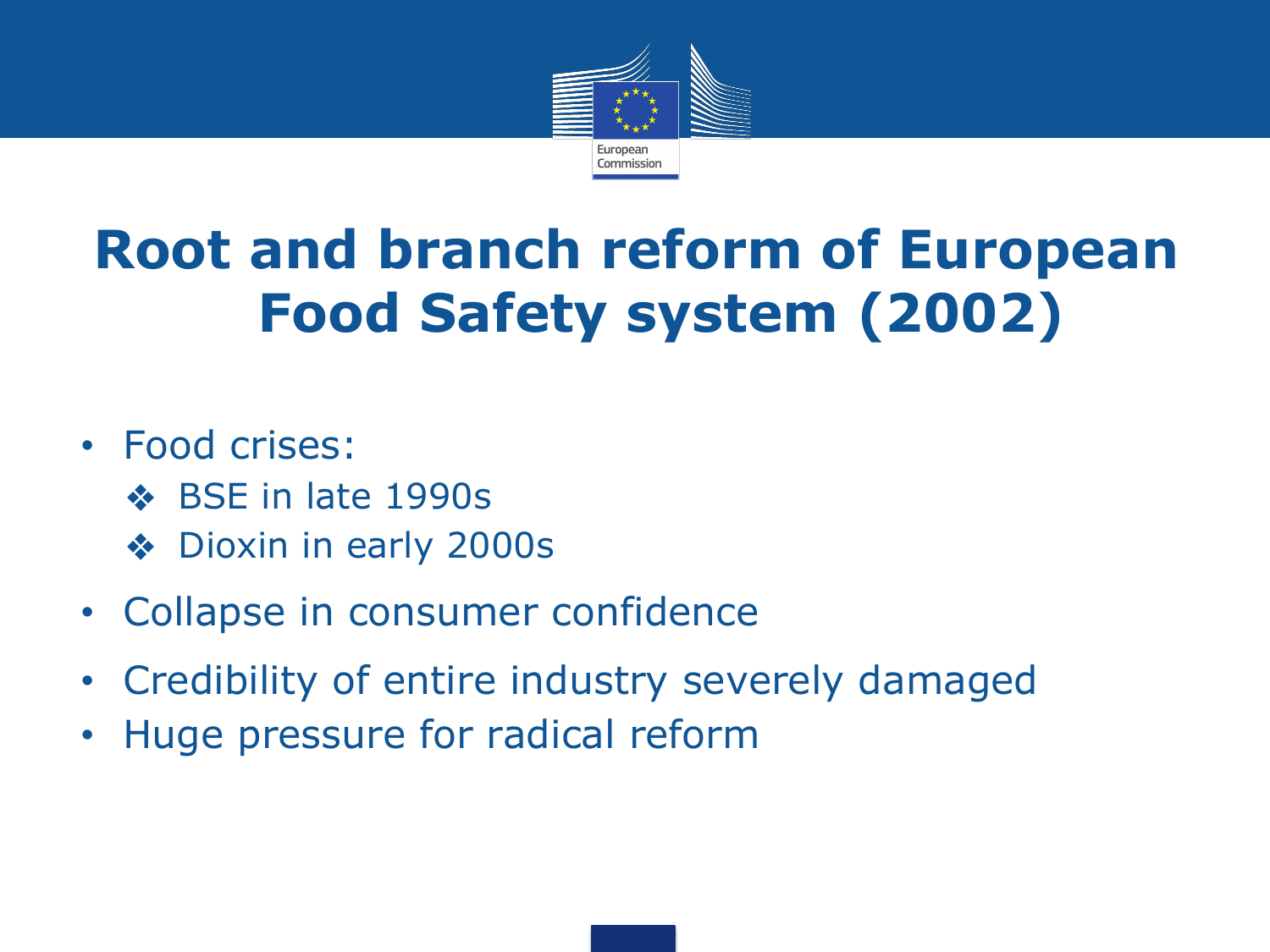

## **15+ years of the General Food Law**

- Robust foundation of EU science-based, independent, transparent food safety risk assessment system
- **• European Food Safety Authority**: where science meets the risk assessment process
- The European Commission, EU Parliament, Council of the EU, Member States: where risk assessment meets decision makers
- European citizens: where EU decisions provide added value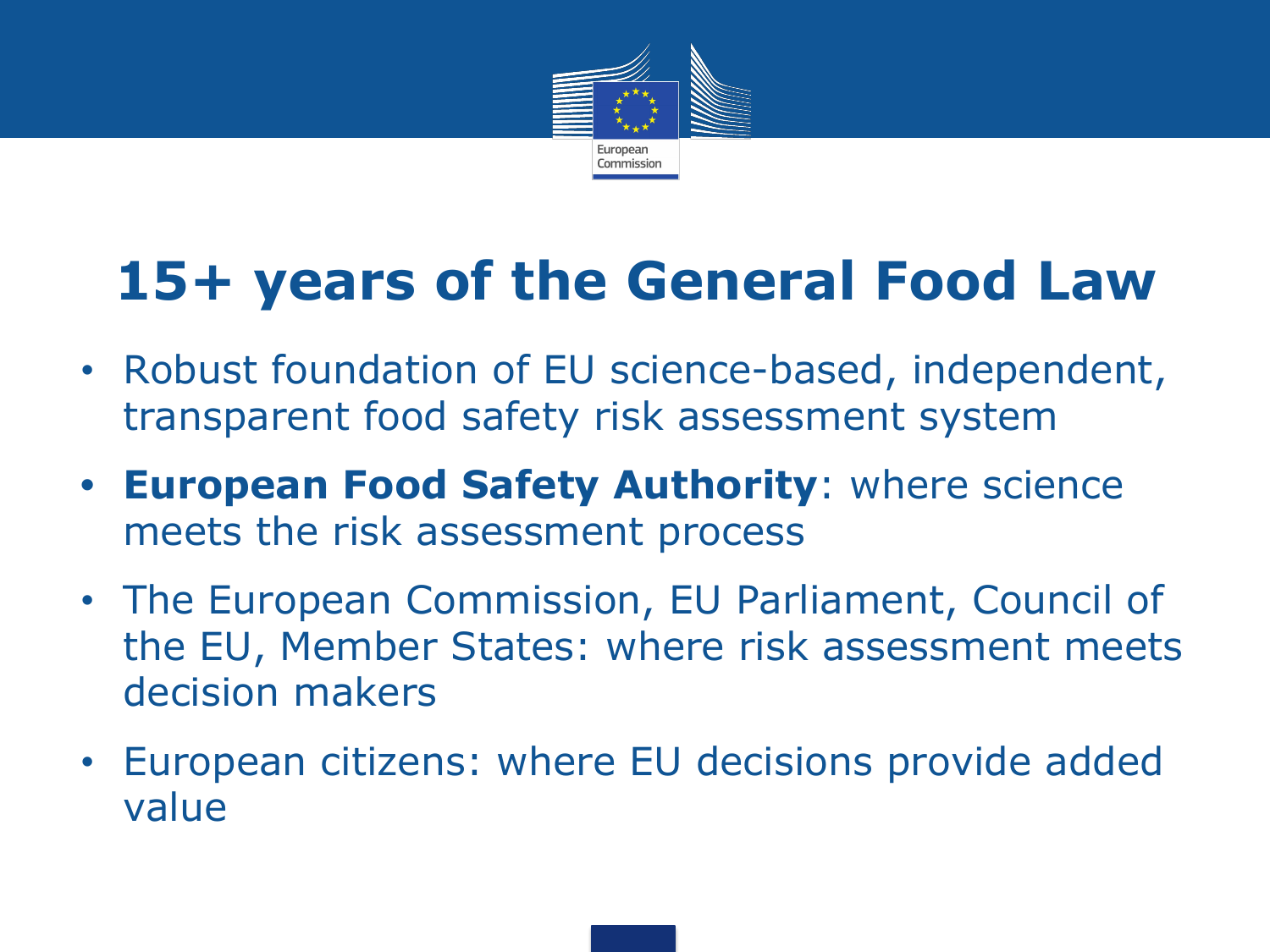

#### **Public sensitivity over food remains high**

- Not just safety
- Growing citizen interest and awareness about nutrition, health, sustainability, ethical production

#### **BUT**

- Simultaneous increase in public risk aversion and suspicion of new technologies
- Incompatible with meeting future demands in relation to sustainability, climate change, circular economy, food waste...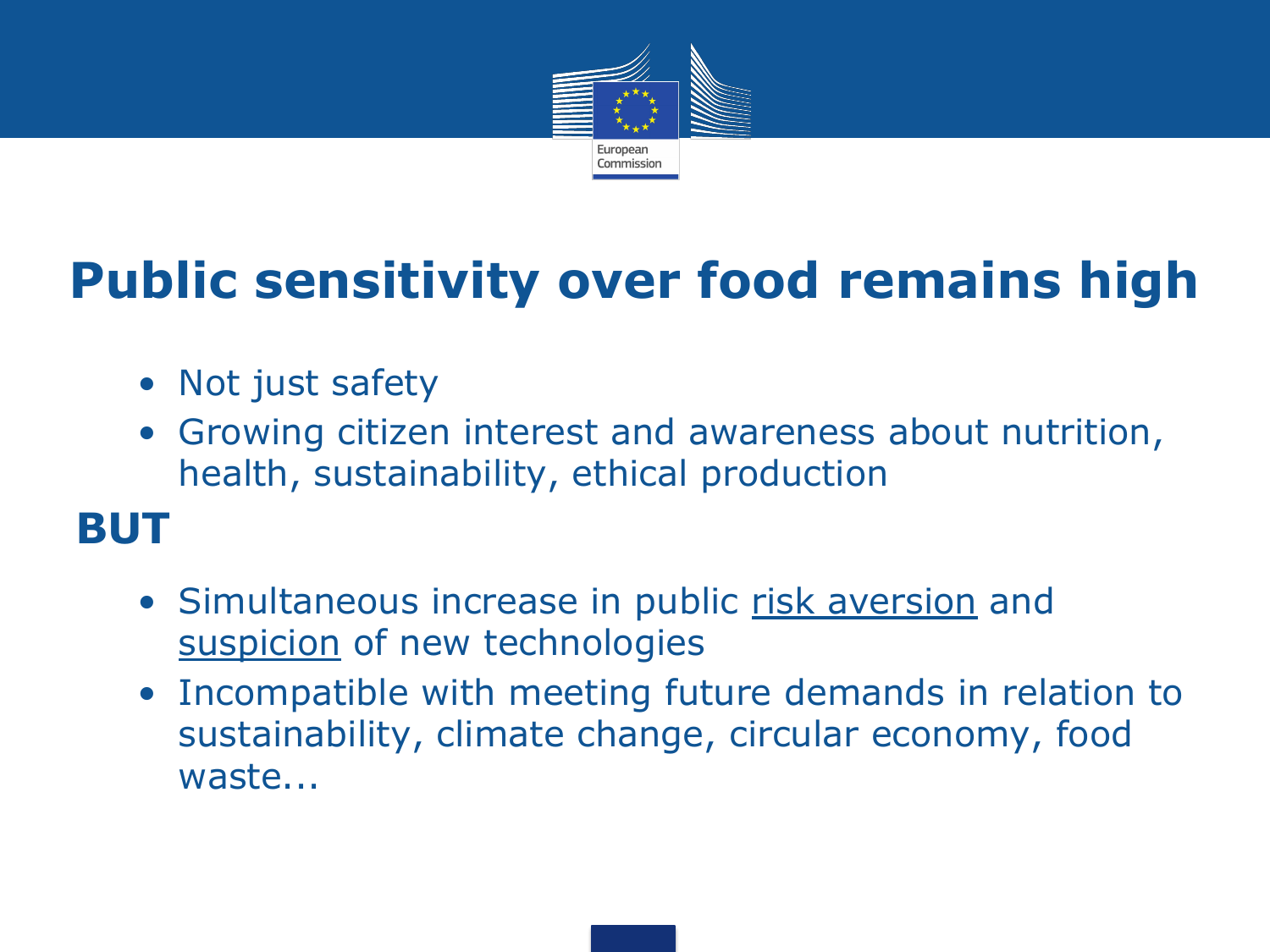

#### **Reply to the European Citizens' Initiative on glyphosate**

Adding value to meet citizen's expectations:

- increase transparency of risk assessment while respecting confidential business information;
- strengthen the governance of studies underpinning risk assessment, in particular in the area of regulated products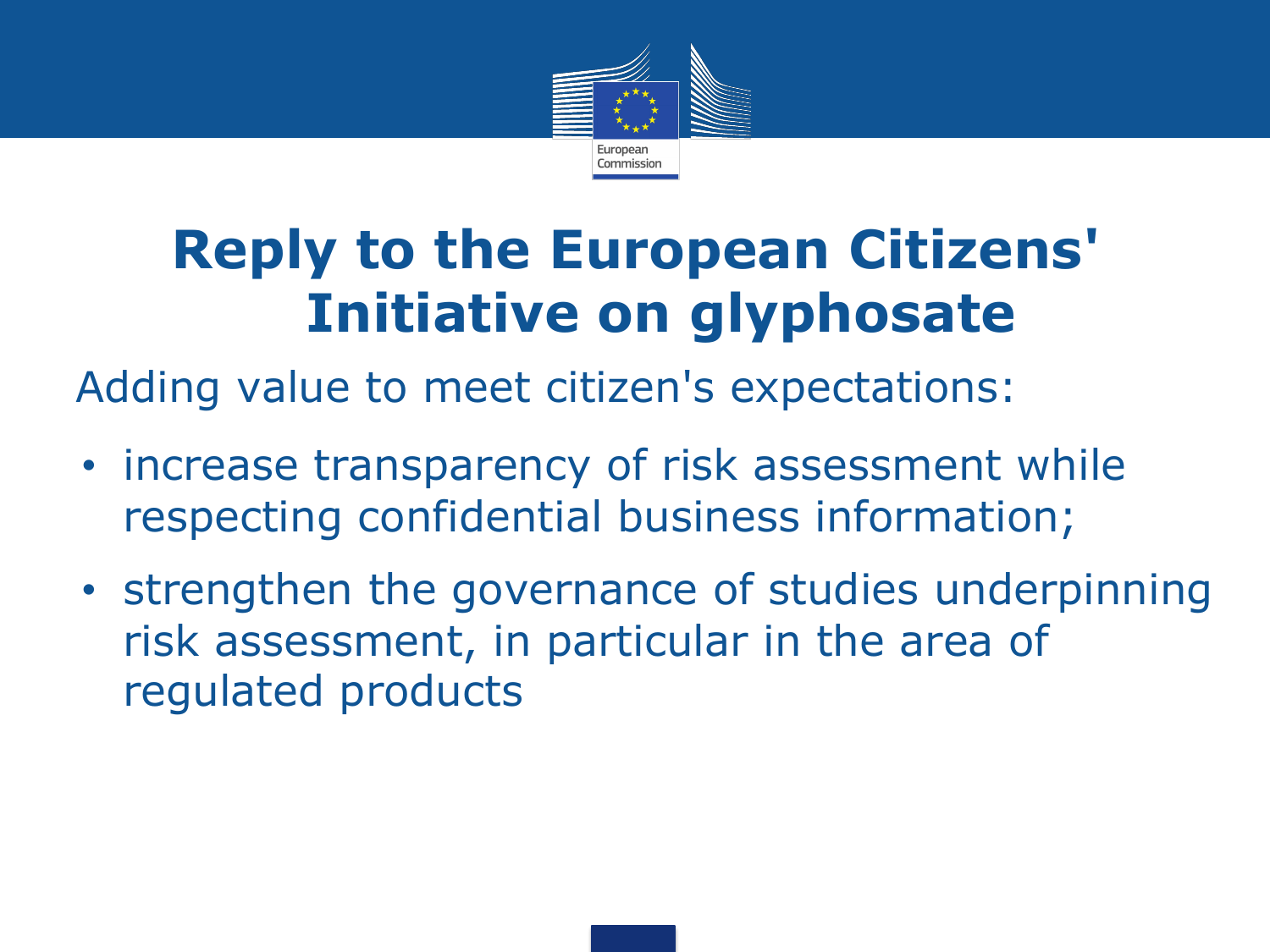

# **New Commission proposal**

#### Targeted objectives:

- Improving and clarifying the rules on transparency
- Increase the reliability and independence of studies used in the risk assessment, in particular for regulated products
- Address the limitations affecting the long term scientific capacity of EFSA and strengthen the cooperation with Member States
- More effective risk communication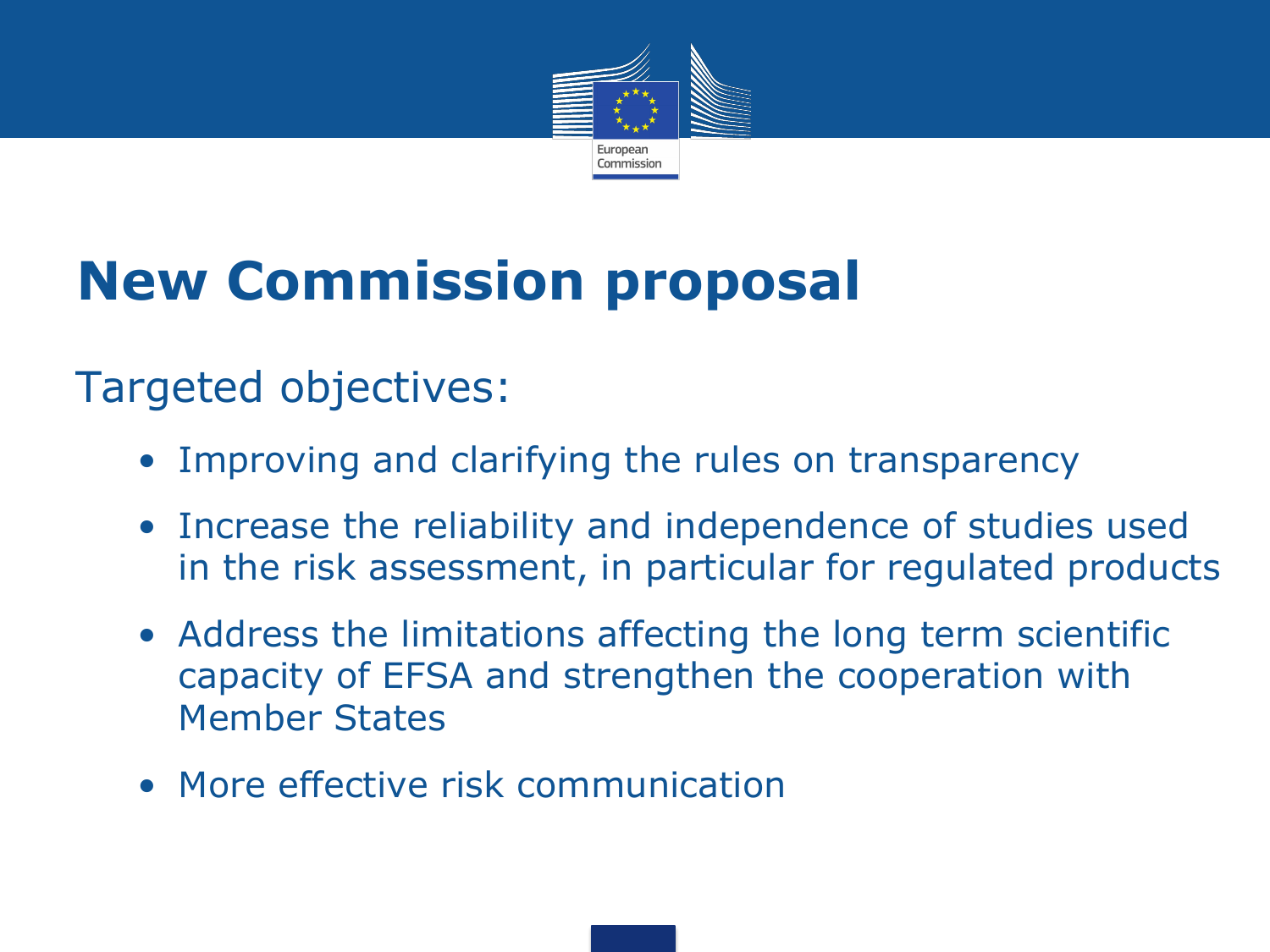

# **A modernised General Food Law**

A solid, trusted system:

- With principles **science-based decisions**
- Solid methodologies Risk Analysis Framework
- Openness transparent processes
- Boost innovation predictability
- Close to citizens efficient risk communication
- International recognition international standards